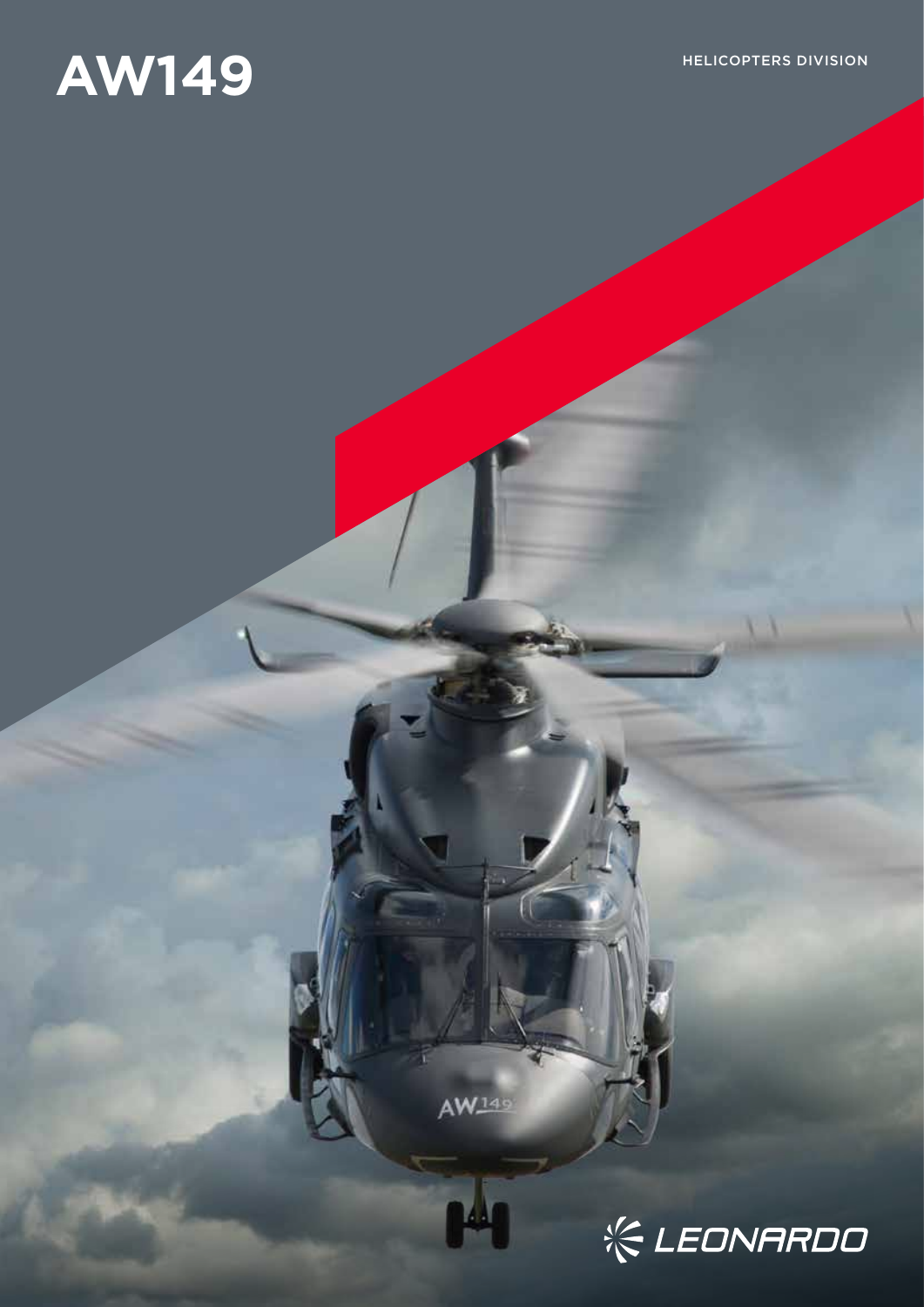

## **MULTI-MISSION PERFORMANCE**

<u>411/10</u>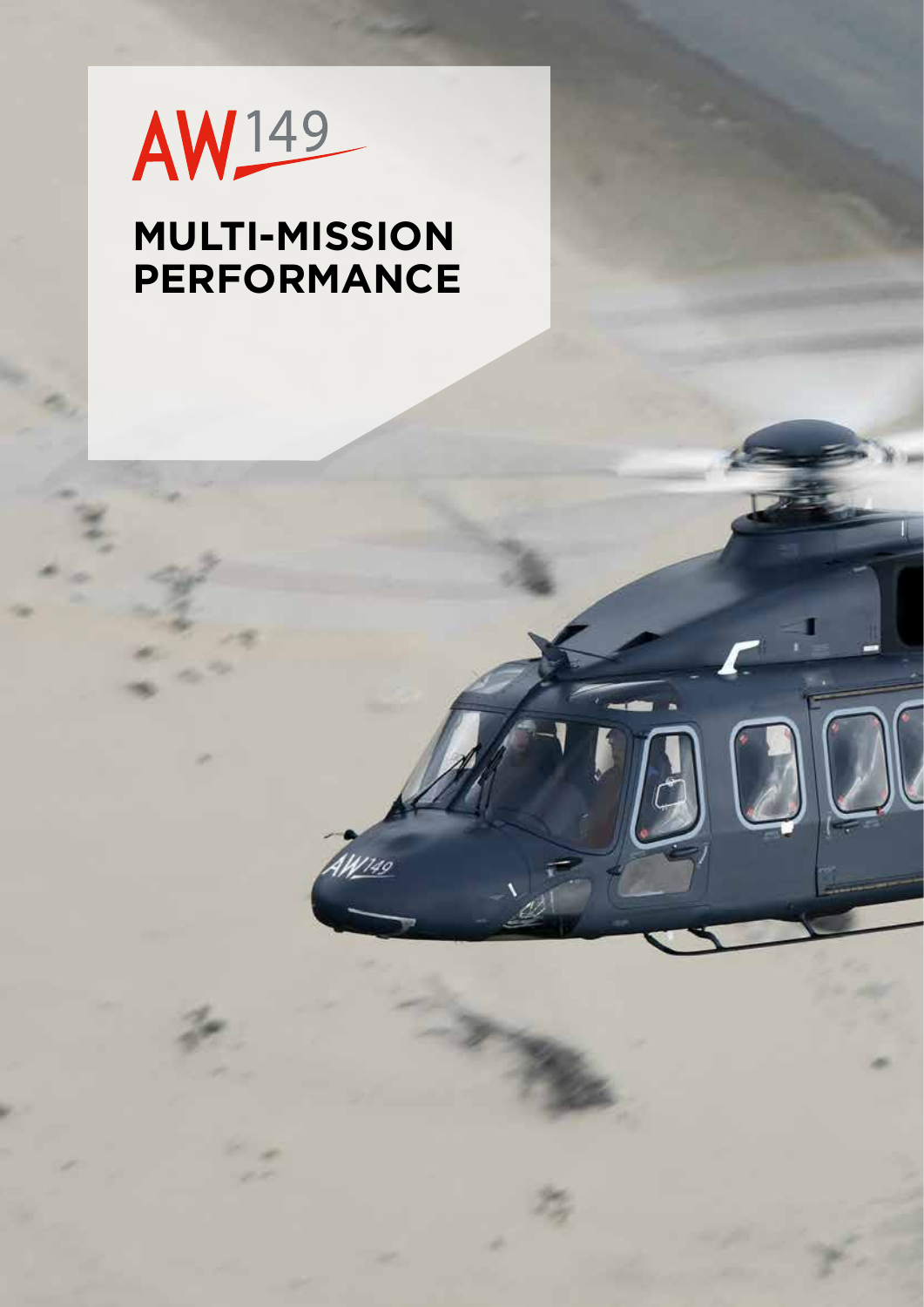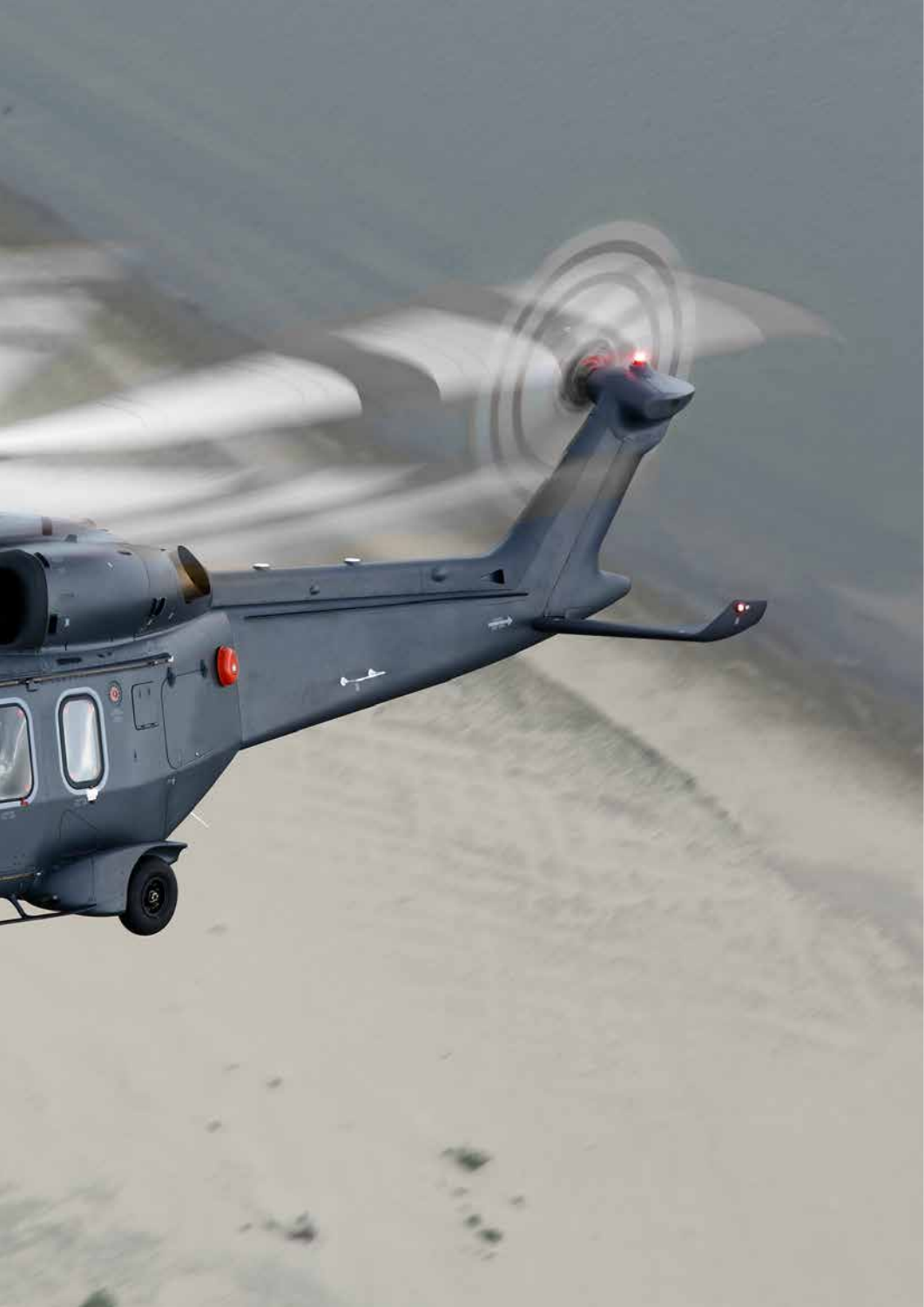## **DELIVERING MULTI-ROLE VERSATILITY**

The AW149 is the latest-generation multi-role military helicopter rapidly reconfigurable for a wide range of demanding missions in the most severe operational environments. Advanced platform and system technologies, equipment and weapons; coupled with unparalleled safety and performance and high levels of survivability and crashworthiness; provide military customers with a highly effective survivable and cost-effective capability.

The AW149 is Day / Night VFR / IFR capable with a single pilot NVG compatible low workload 'glass cockpit' with state of the art Human Machine Interface. Its advanced, openarchitecture mission system enables the quick and cost-effective integration of customerspecific avionics, mission and weapon systems.

# *Self sealing fuel tanks Scalable Defensive Aids Suite (DAS) solutions Up to 30 minutes performance in HOGE Two engines (2000/2500 shp class) Dedicated 60 kW Auxiliary Power Unit (APU)*

*Role Installable Rescue Hoist/Single or Dual type* 

AW149 KEY FEATURES

#### AIR VEHICLE

- › Compact footprint for confined area operations (Length Rotor Turning 17.6m; Rotor Dia 14.6m)
- › Fully articulated Main and Tail Rotors providing agile handling at low level
- › Main gearbox (50 min certified dryrun capable)
- $\rightarrow$  Two engines with dual lubrication and engine burst containment and integrated particle separator
- › Dedicated 60kW Auxiliary Power Unit (APU)
- › Up to 30 min performance in HOGE
- $\rightarrow$  Large Cabin 3.47m (I) x 2.43m (w) x 1.42m (h), cabin volume 11.2 m**3**
- › Large sliding doors (1.6 m wide) on both side port and starboard
- › Robust undercarriage and high ground clearance for rough terrain operations
- › Dual electrical and hydraulic systems
- › Bird-strike resistant
- › Crashworthiness to latest standards

#### CORE AVIONICS & SYSTEMS

- › NVG Compatible Cockpit Display System with four 8" x 10" colour displays
- › 4 axis Digital Automatic Flight Control System with advanced autopilot functions
- › Aircraft Monitoring and Management System
- › Communication System (Secure Voice & Data)
- › Navigation System (Civil / Military)
- › Digital Maps and Tactical Data Display
- › Identification Systems
- › Enhanced Vision Systems
- › Flight Management System (FMS) function
- Cockpit Voice & Flight Data Recorder
- › NVG Lighting (Internal / External)
- › Integrated Health Monitoring System
- › Standby Information System
- › HIRF / LEMP / EMC resistant system

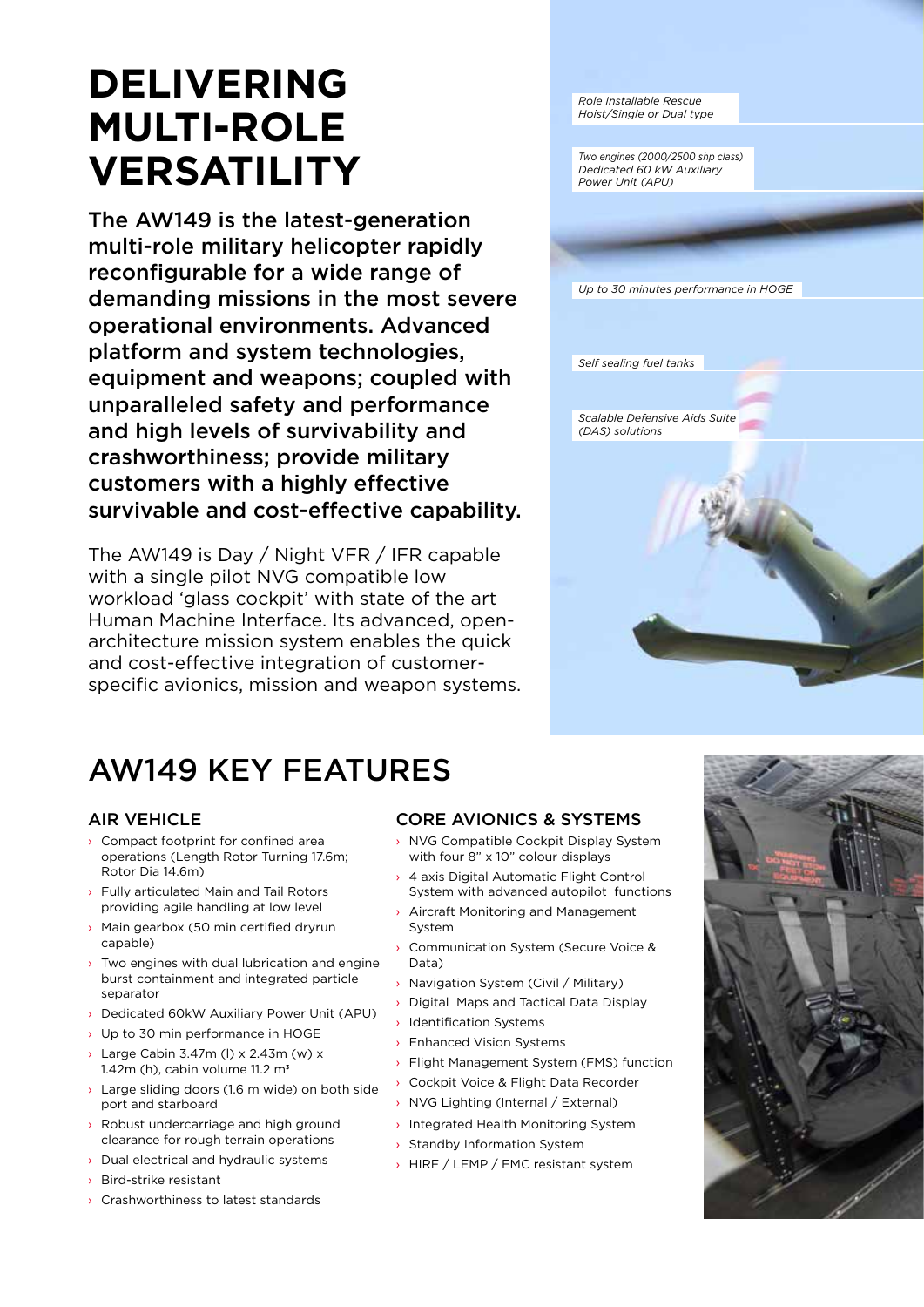



### **CABIN SPACE AND ACCESSIBILITY**

The AW149's large unobstructed main cabin provides space for the rapid transport of heavily laden troops and mission equipment in support of high-tempo operations. Large sliding doors on both sides of the helicopter and low floor height enable rapid ingress and egress of troops, ease of loading and unloading of cargo and equipment and rapid loading of NATO stretchers on the ground. Fast roping and hoist operations through the large sliding doors enables troop insertion and extraction from the hover, whilst allowing simultaneous threat suppression from window mounted crew-served weapons.

The cabin can be rapidly reconfigured from Troop Transport and Cargo Re-Supply into more demanding configurations, including MEDEVAC, CASEVAC, SAR, SF/CSAR and C2/ISR. A large equipment stowage area for mission equipment, such as stretchers and medical kit, optionally accessible from the main cabin in flight, keeps the cabin space free for cabin operations.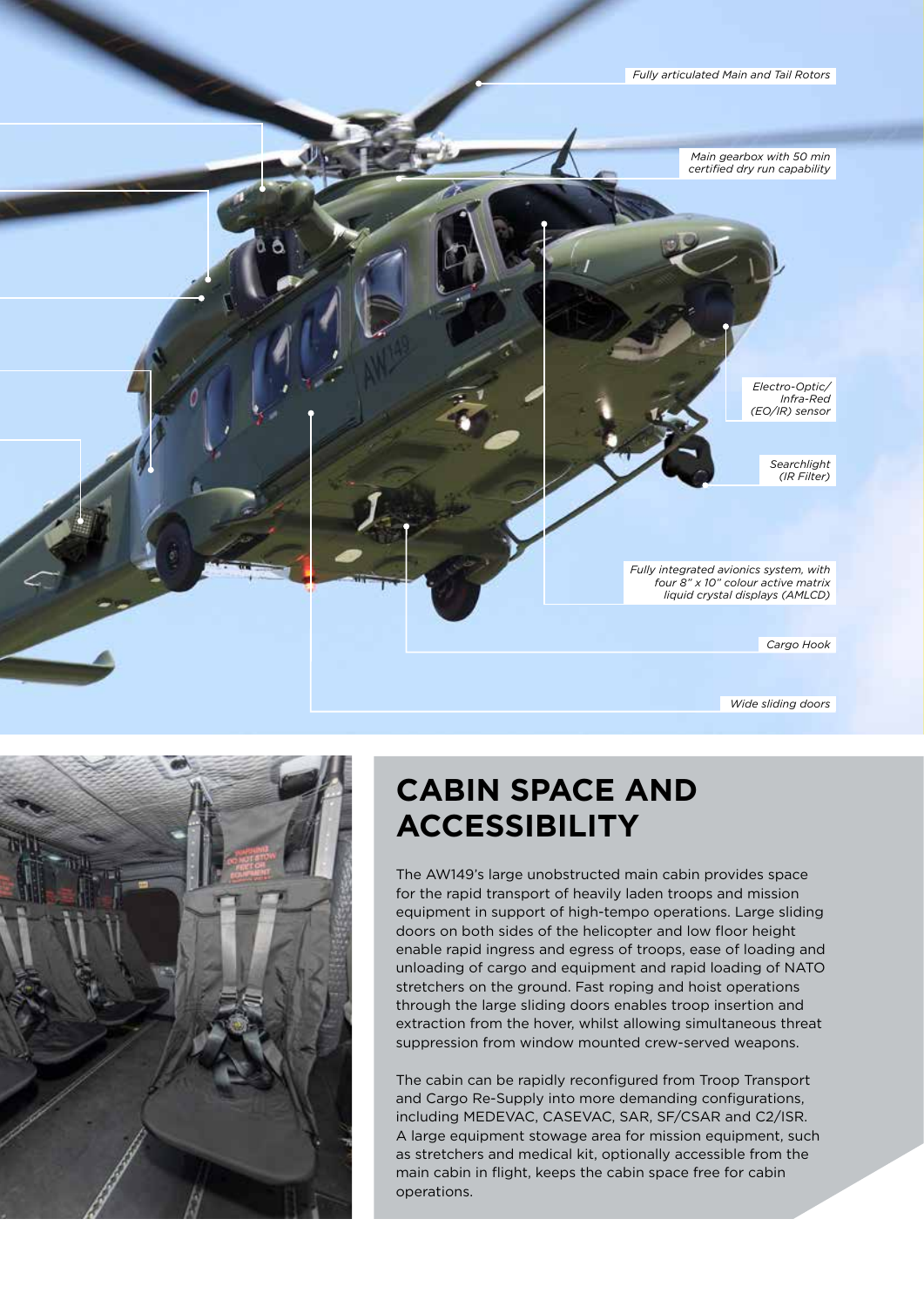### MISSION & ROLE EQUIPMENT

A wide range of mission and role equipment can be installed on the AW149, further enhancing its operational effectiveness. This includes, but is not limited to the following.

#### Role Equipment

- › Wire Strike Protection System
- › Searchlight (NVG Compatible)
- › NVG Compatible Formation Lights
- › Ballistic Protection (Cockpit & Cabin)
- › Crashworthy Self-Sealing Fuel Tanks
- › Overwater Kit (Flotation & Life Rafts)

#### Avionic Equipment

- › Integrated Mission Console providing Tactical Processing, Link Management and C2/ISR
- › Electro-Optic / Infra-Red (EO/IR) sensor with optional Laser Range Finder / Designator
- › Military Communications including Secure Radios with TACSAT capability, Combat Tactical Radios, Blue Force Tracker, Personnel Locator System, Video Downlink, Tactical Data Link
- › Integrated Defensive Aids Suite (DAS) including Electronic Countermeasure Dispensing System (ECDS), Radar Warning Receiver (RWR), Laser Warning Receiver (LWR), Missile Warning System (MWS) and IR Jammer
- › Weather / Search Radar

#### Utility Equipment

- › Crashworthy Foldable Seats
- › Medical Evacuation (3 stretchers) and Casualty Evacuation (4 to 6 stretchers)
- › Cargo Hook
- › Electrical Rescue Hoist Single or Dual type
- › Rappelling / Fast Roping Frame
- › Internal Auxiliary Fuel Tanks
- › Full Ice Protection system

#### Weapon Systems

- › Observation & Targeting System
- › Internal: 2 x Sniper Rifle (Window)
- › Internal: 2 x 7.62 mm Machine Guns (Window / Cabin Door)
- › External: 2 x 12.7 mm Gun Pods or 2 x 20 mm Gun Pods
- › External: 2 x 2.75" Rocket Launchers (Guided / Unguided)
- › External: 2 x Air Ground To Missile Launchers



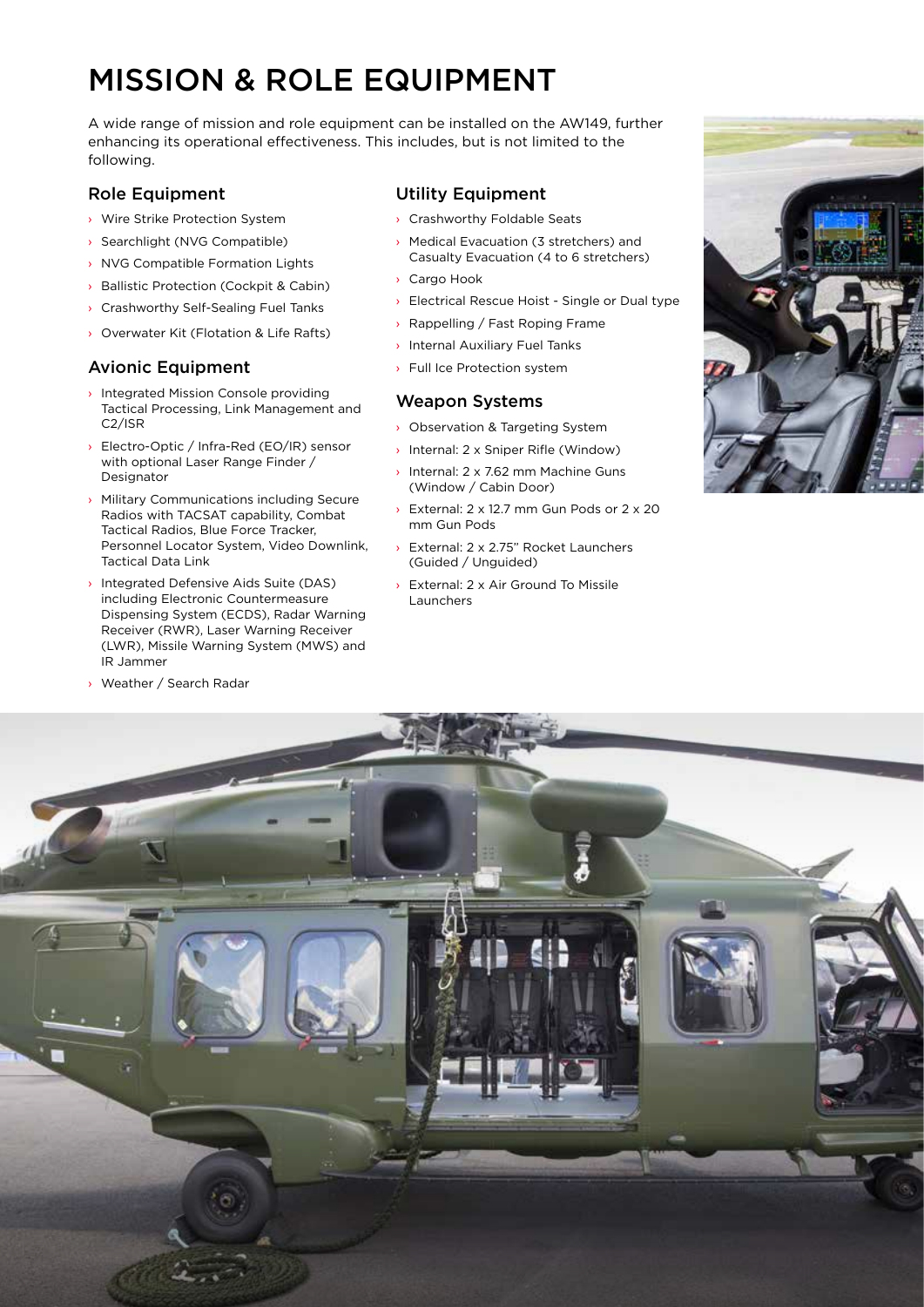



### **AW149 CHARACTERISTICS**

#### WEIGHT (MTOW)

| Max Take Off Weight             | 8,300 kg | 18.298 lb |
|---------------------------------|----------|-----------|
| Optional Increased Gross Weight | 8,600 kg | 18,960 lb |

#### PROPULSION

Powerplant 2 x General Electric CT7-2E1 Turboshafts with FADEC (2,000 shp class each) 1 x Safran e-APU (60 kW) or

2 x Safran Aneto-1K Turboshaft with FADEC (2,500 shp class each) and 1 x Safran e-APU (60 kW)

#### ENGINE RATINGS

#### **General Electric CT7-2E1** Take off power (5 min) 2 x 1,479 kW 2 x 1,983 shp Maximum Continuous Power 2 x 1,395 kW 2 x 1,870 shp **Safran Aneto-1K** Take off power (5 min) 2 x 1,827 kW 2 x 2,450 shp Maximum Continuous Power 2 x 1,715 kW 2 x 2,300 shp

#### **CAPACITY**

| $1 - 2$    |  |
|------------|--|
| Up to $19$ |  |
|            |  |

#### DIMENSIONS

| Overall length (1) | $17.57 \; m$ | 57 ft 8 in  |
|--------------------|--------------|-------------|
| Overall height (1) | 5.07 m       | 16 ft 7 in  |
| Rotor diameter     | 14.60 m      | 47 ft 11 in |

#### PERFORMANCE

#### **General Electric CT7-2E1 (ISA, 8,300 kg)**

| VNE (IAS, SL)              | 313 km/h | 169 kt     |
|----------------------------|----------|------------|
| Max cruise speed (SL)      | 287 km/h | 155 kt     |
| <b>HOGE</b>                | 2.893 m  | 9.490 ft   |
| <b>HIGE</b>                | 3.948 m  | 12.953 ft  |
| Maximum range $(SL)$ $(2)$ | 958 km   | 517 nm     |
| Maximum endurance (SL) (2) |          | 4 h 55 min |

#### **Safran Aneto-1K (ISA+35, 8,300 kg)**

| VNE (IAS, SL)         | $313$ km/h   | 169 kt     |
|-----------------------|--------------|------------|
| Max Cruise speed (SL) | 292 km/h     | 158 kt     |
| <b>HOGE</b>           | $1.554 \; m$ | 5.100 ft   |
| <b>HIGE</b>           | 3.185 m      | 10.450 ft  |
| Maximun Range         | 844 km       | 456 nm     |
| Max endurance         |              | 4 h 13 min |

(1) Rotors turning

(2) No reserve, with "Under Floor" and 'Transversal' auxiliary fuel tanks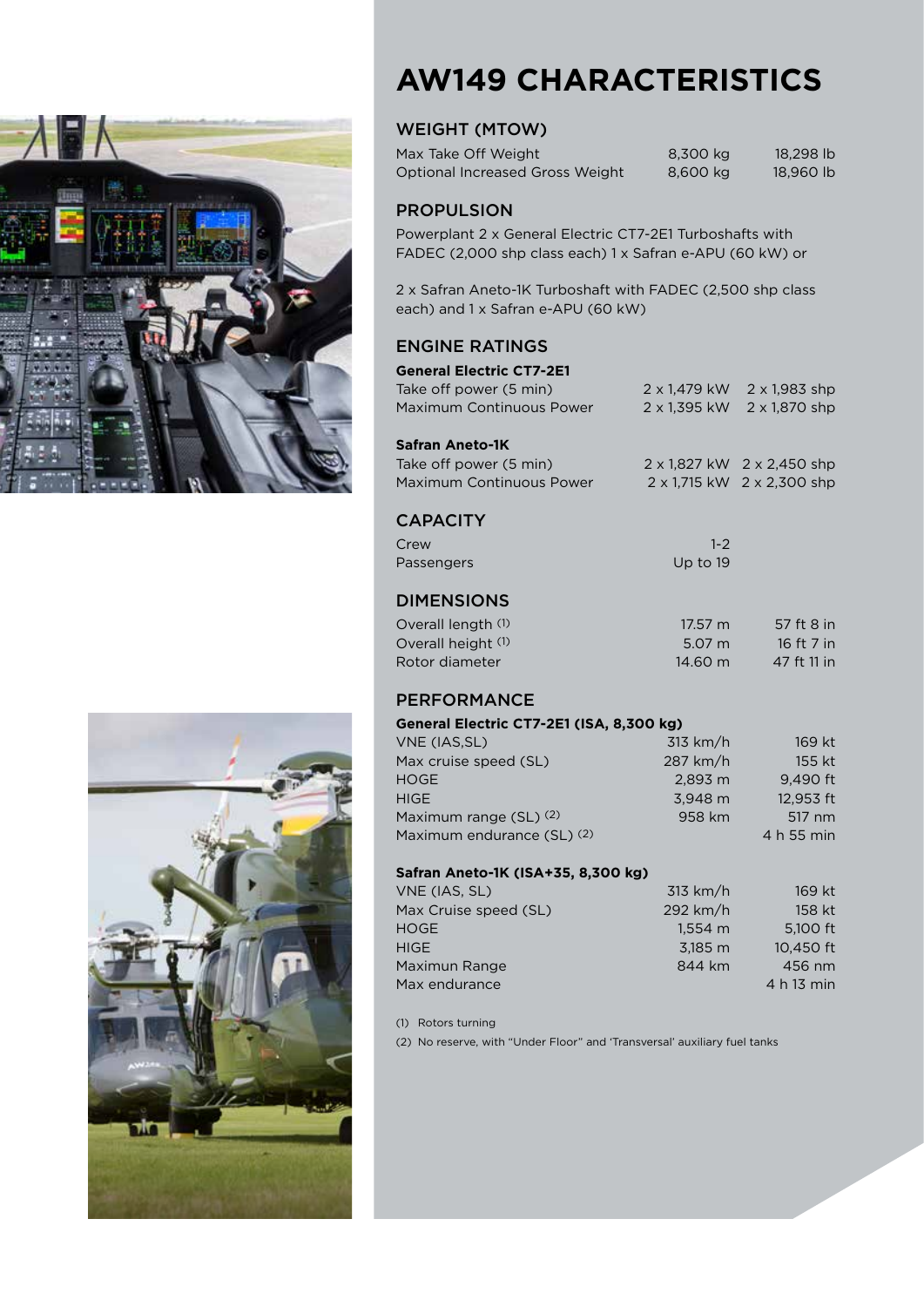### **MULTI-ROLE CAPABILITY**

#### TROOP TRANSPORT

The rapidly reconfigurable cabin provides crashworthy seating for up to 19 lightly equipped troops or 16 fully equipped troops in several layouts. Ballistic protection as well as crew served weapons, such as 7.62 mm GPMG located in the forward cabin windows or in cabin door, can be provided.

#### CARGO PALLET RE-SUPPLY / EXTERNAL LIFT

The large 11.2 cu metre constant section cabin, flat floor and large 1.6 m wide cabin doors enables rapid loading and unloading of cargo and equipment. Coupled with a 2,800 kg cargo hook capability, with "in cockpit" monitoring the helicopter has the capacity to conduct effective resupply and lift operations.

#### CASEVAC / MEDEVAC

The rapidly reconfigurable cabin enables designation for medical operations. NATO stretchers mounted transversally on the flat floor enable full body access to patients or 4 NATO stretchers can be carried in a floor mounted module. Attachment points and power outlets are provided for medical equipment. A 3 stretcher medical module is available for more demanding missions.

#### SEARCH & RESCUE

The large cabin fitted with 2 seats for hoist operator and medic and 2 gunner seats and window mounted guns, provides unobstructed space for hoist operations and patient recovery through the large cabin door using a Stokes Litter or Rescue Basket. In-flight access to the rear stowage bay enables SAR mission equipment to be stowed outside of the cabin area. Optional mission consoles enhance situational awareness and search capabilities to further enhance mission effectiveness.

#### SPECIAL FORCES OPERATIONS & COMBAT SAR

Centrally mounted sideways facing back-to-back seat layout enables rapid egress and ingress of a Speacial Forces (SF) team through the large sliding doors. The fast roping system enables simultaneous egress of two troops per side. The rescue hoist can be used to recover SF teams when in the hover. Threat suppression is provided by crew served weapons in the forward windows.

#### COMMAND AND CONTROL (C2), INTELLIGENCE, SURVEILLANCE AND RECONNAISSANCE (ISR)

Battlefield C2 and enhanced ISR capabilities are provided by a mission console in the cabin fully integrated with the AW149 mission management, mission systems and sensors. This enables the AW149 to collect, produce and disseminate time critical C2 and ISR information to the force.

#### CLOSE AIR SUPPORT/ARMED ESCORT

Fully integrated targeting and the external weapon system complement window and door mounted crew served weapons. Heavy machine gun pods, guided and unguided rockets and air to ground/air to air missiles provide scalable threat suppression capabilities to enhance combat effectiveness.



*Typical Troop Transport Configuration*



*Typical Cargo Configuration*



*Typical CASEVAC/MEDEVAC Configuration*



*Typical SAR Configuration*



*Typical Special Ops Configuration*



*Typical Command and Control Configuration*



*Typical Close Air Support Configuration*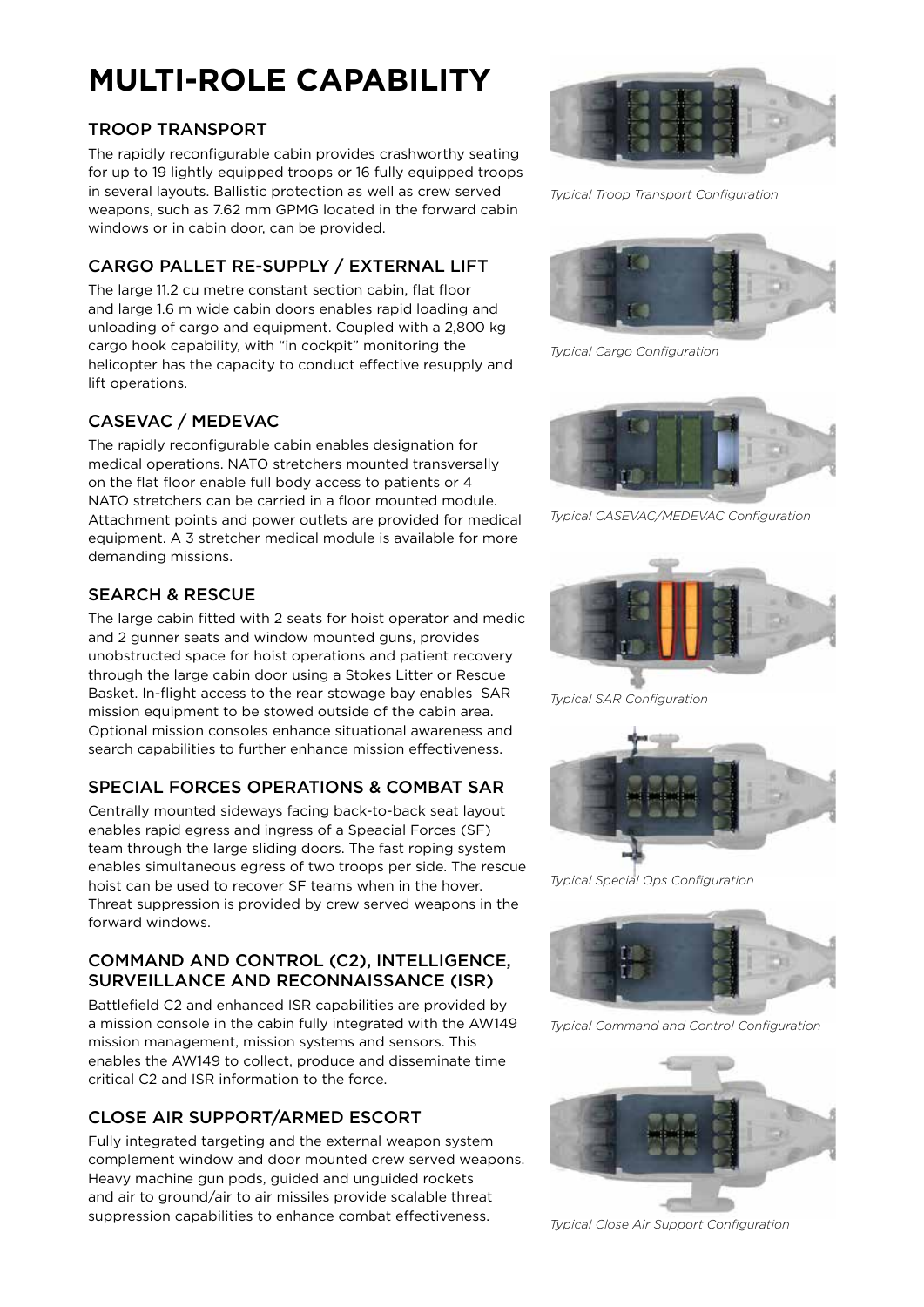### **SURVIVABILITY & CRASHWORTHINESS**

Leveraging the major contributions to battlefield survivability made by Doctrine and Training, and Intelligence, Mission-Planning and Re-Planning, the AW149 will survive in the modern battlefield. Platform and mission systems are designed to enable the AW149 to avoid threats, avoid detection by threats, avoid acquisition by threats and avoid a hit.

| <b>AW149 PLATFORM &amp; SYSTEM CAPABILITIES</b>                      | Avoid<br><b>Threat</b> | Avoid<br><b>Detection</b> | Avoid<br><b>Acquisition</b> | Avoid<br><b>Hit</b> |
|----------------------------------------------------------------------|------------------------|---------------------------|-----------------------------|---------------------|
| <b>PLATFORM CAPABILITIES</b>                                         |                        |                           |                             |                     |
| $\rightarrow$ Range / Endurance (for routing / re-routing)           |                        |                           |                             |                     |
| $\rightarrow$ Agility / Performance for NOE flight (terrain masking) |                        |                           |                             |                     |
| > Power margins for Hot & High / Performance                         |                        |                           |                             |                     |
| $\rightarrow$ De-Icing / Anti-Icing for Winter ops                   |                        |                           |                             |                     |
| $\rightarrow$ Low signatures (Visual, Acoustic and IR)               |                        |                           |                             |                     |
| <b>SYSTEM CAPABILITIES</b>                                           |                        |                           |                             |                     |
| > Day Night All Environment Operations                               |                        |                           |                             |                     |
| > Off-Board Mission Planning                                         |                        |                           |                             |                     |
| > Situational Awareness: Digital Map, Threat Overlay                 |                        |                           |                             |                     |
| > Threat warning and geo-location: Radar / Laser / EW                |                        |                           |                             |                     |
| > Comprehensive Voice, Video and Data Comms                          |                        |                           |                             |                     |
| $\rightarrow$ Receive and use 3rd party tactical data                |                        |                           |                             |                     |
| > On-Board Mission Re-Planning                                       |                        |                           |                             |                     |
| > Synthetic Vision / Terrain Avoidance Systems                       |                        |                           |                             |                     |
| Sensors / Weapons capability - stand off from threats                |                        |                           |                             |                     |
| $\rightarrow$ Counter threat (Jamming, Chaff & Flare, DIRCM etc.)    |                        |                           |                             |                     |
| $\rightarrow$ Threat suppression                                     |                        |                           |                             |                     |

AW149 can survive small arms fire due to high levels of ballistic tolerance provided by damage tolerant / fail-safe rotor blades, airframe structure and components, run-dry main and tail gearboxes, twin engines with fire suppression and turbine burst containment, dual electrical and hydraulic systems, ballistic tolerant / self-sealing fuel system and ballistic protection of critical components. In the event of a crash, the AW149 provides the crew and cabin personnel with high levels of crash protection through energy absorbing landing gear and structure, crashworthy seating and restraints, crashworthy fuel tanks to minimize post-crash fire, flotation equipment for maritime operations, and rapid post-crash / post ditching egress.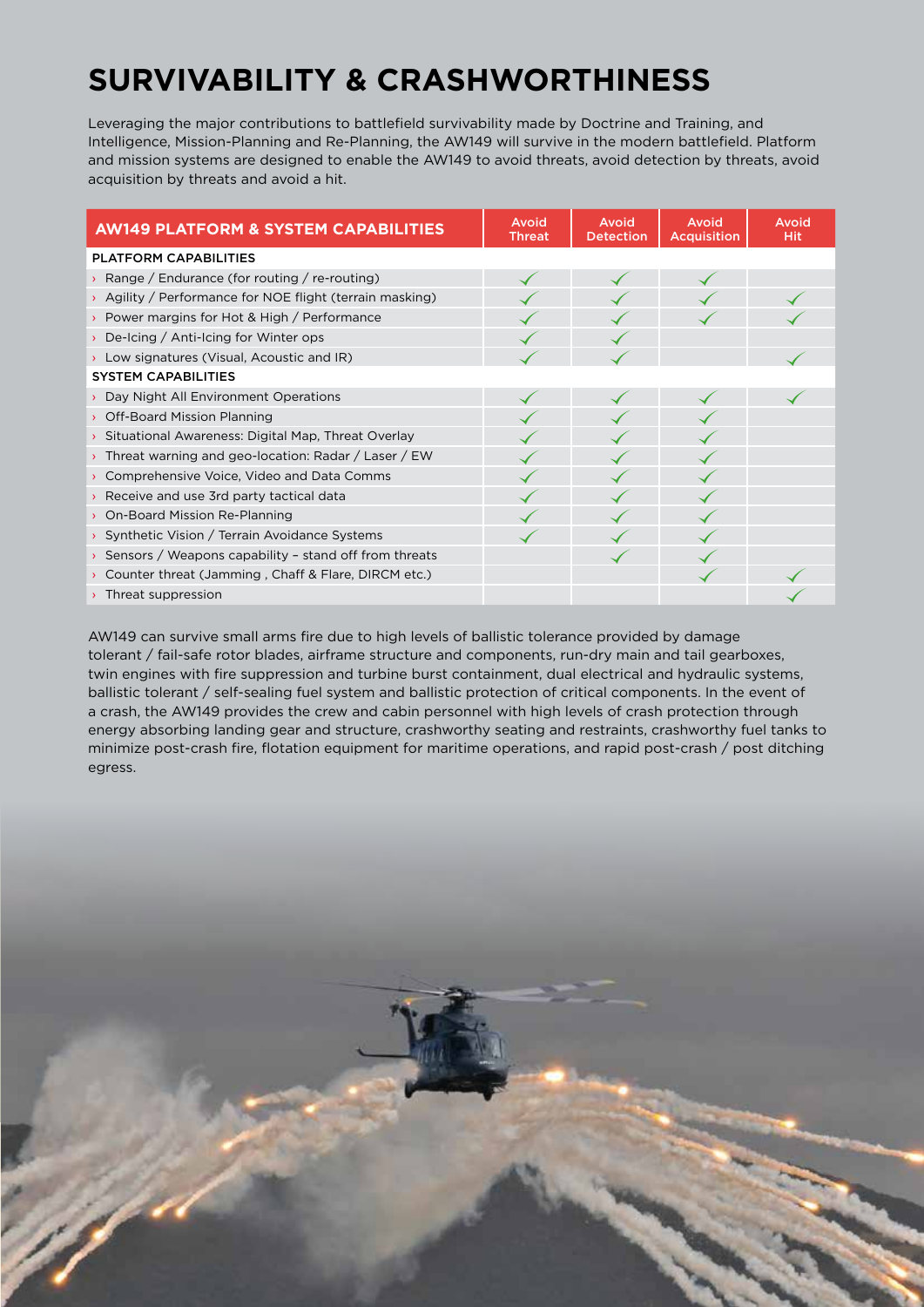### **CUSTOMER SUPPORT SOLUTIONS**

The Leonardo Helicopters Support mission is to assist Customers to perform their missions successfully. Fundamental to this mission is to ensure that operational safety is as high as possible. The company continues to develop its support services and advanced solutions in line with Customer's evolving requirements.

Today Leonardo Helicopters offers a full range of Support services to Customers. These can be contracted individually or organised under some form of integrated support scheme where Leonardo Helicopters is responsible for elements of availability, moving the boundaries of traditional support. In the most comprehensive schemes the Customer specifies where and when he wants to fly and Leonardo Helicopters is accountable and responsible for the complete service.

The range of services includes:

- › **Spare & Repairs:** the Material Support Services Organisation is accountable for all material and logistics aspects of spares, repairs and overhauls, including a material AOG service. The organisation can also provide logistic modelling.
- › **Maintenance:** in support of customers worldwide, Leonardo Helicopters can provide line and base maintenance at Customers facilities, utilising an extensive network of maintenance centres, or through company-owned and third party organisations.
- › **Technical Services:** an extensive range of capabilities exist including the latest standards of integrated electronic technical publications, technical query resolution, repair design, modification assistance, etc.
- › **Advanced Services:** including remote support to the technicians through augmented reality, HUMS analysis, flight planning tools, various logistics packages, electronic replacements for traditional paperwork systems, internet portals for direct access to company data, etc.
- › **Fleet Operation Centres:** located across the globe, available 24/7, to promptly help Customers resolve issues and get back to flight.



*Repair Services*

*Maintenance Services*

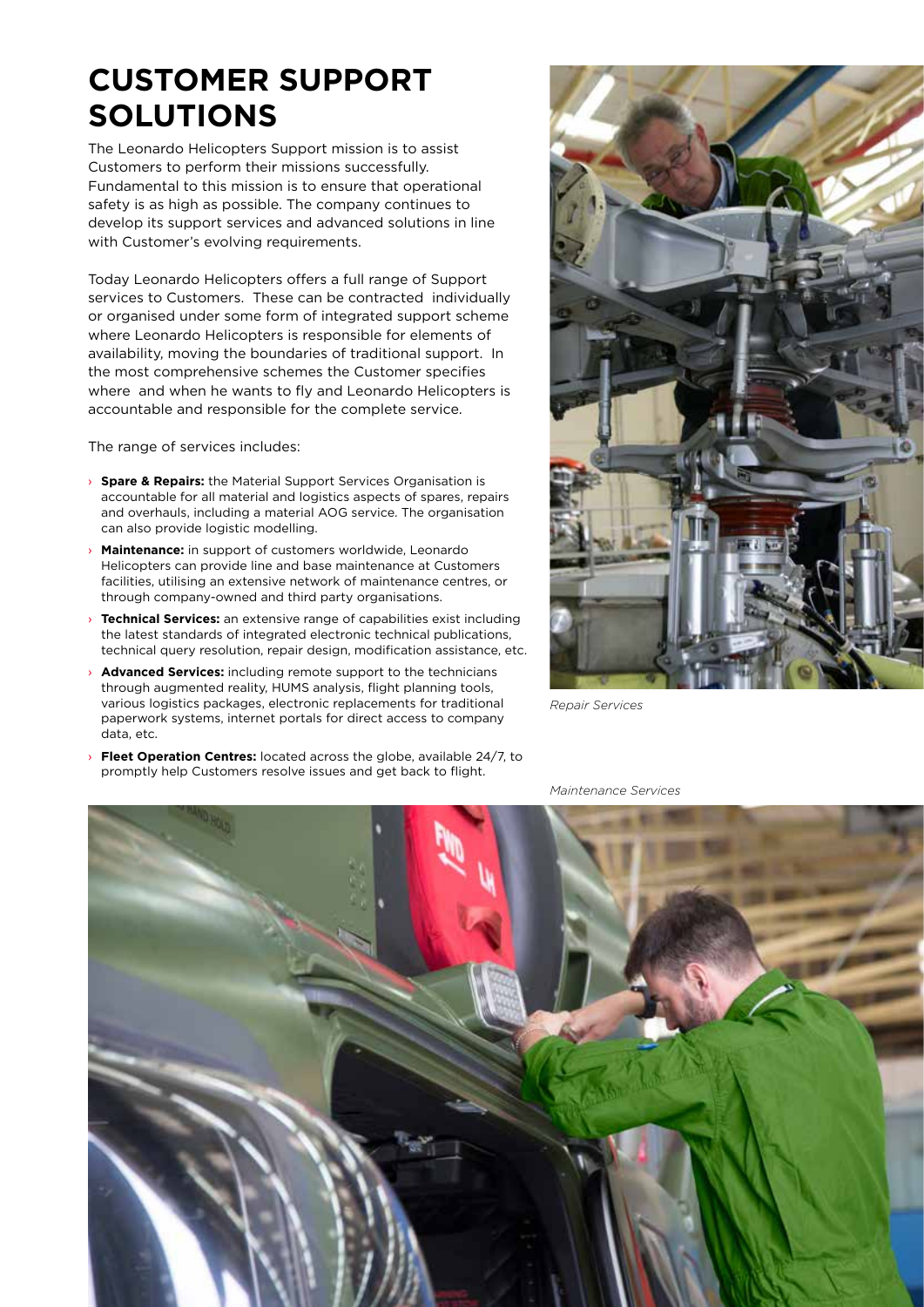

*Full Flight Simulators*

### **CUSTOMER TRAINING SOLUTIONS**

Leonardo Helicopters is a world leading provider of professional training services, systems and solutions to a global customer base. The company is fully committed to a training policy that enables our customers to make the most effective safe use of their helicopters.

With over 300 professional training personnel, Leonardo Helicopters has delivered essential training to the world's helicopter operators for over 65 years. Our team includes flying and technical instructors with considerable military and civilian helicopter experience. This training capability for the AW149, in

*24/7 Fleet Operations*



the Training Academies at Sesto Calende in Italy, Philadelphia in the United States and Kuala Lumpur in Malaysia, features the latest synthetic training devices combined with a comprehensive programme of training courses for air crew, rear crew, ground crew and maintainers. In addition Leonardo Helicopters is developing a network of regional Training Centers to ensure that customers can access world-class training at a time and place convenient to them.

The range of training solutions is evolving constantly. Services include civil type rating courses in conjunction with basic training, refresher training and complete turnkey solutions. Leonardo Helicopters is also focusing on a variety of mission specific training so that customers can do more with their aircraft to deliver total crew operational capability.

To meet the demands of an ever changing operating environment our Simulation Learning& Support Services Systems (SL&SS) teams have leveraged Commercial-Off-The-Shelf technology combined with OEM software solutions to provide award-winning, cost effective training devices. These range from simple computer based training courses through to maintenance training devices and full flight simulators.